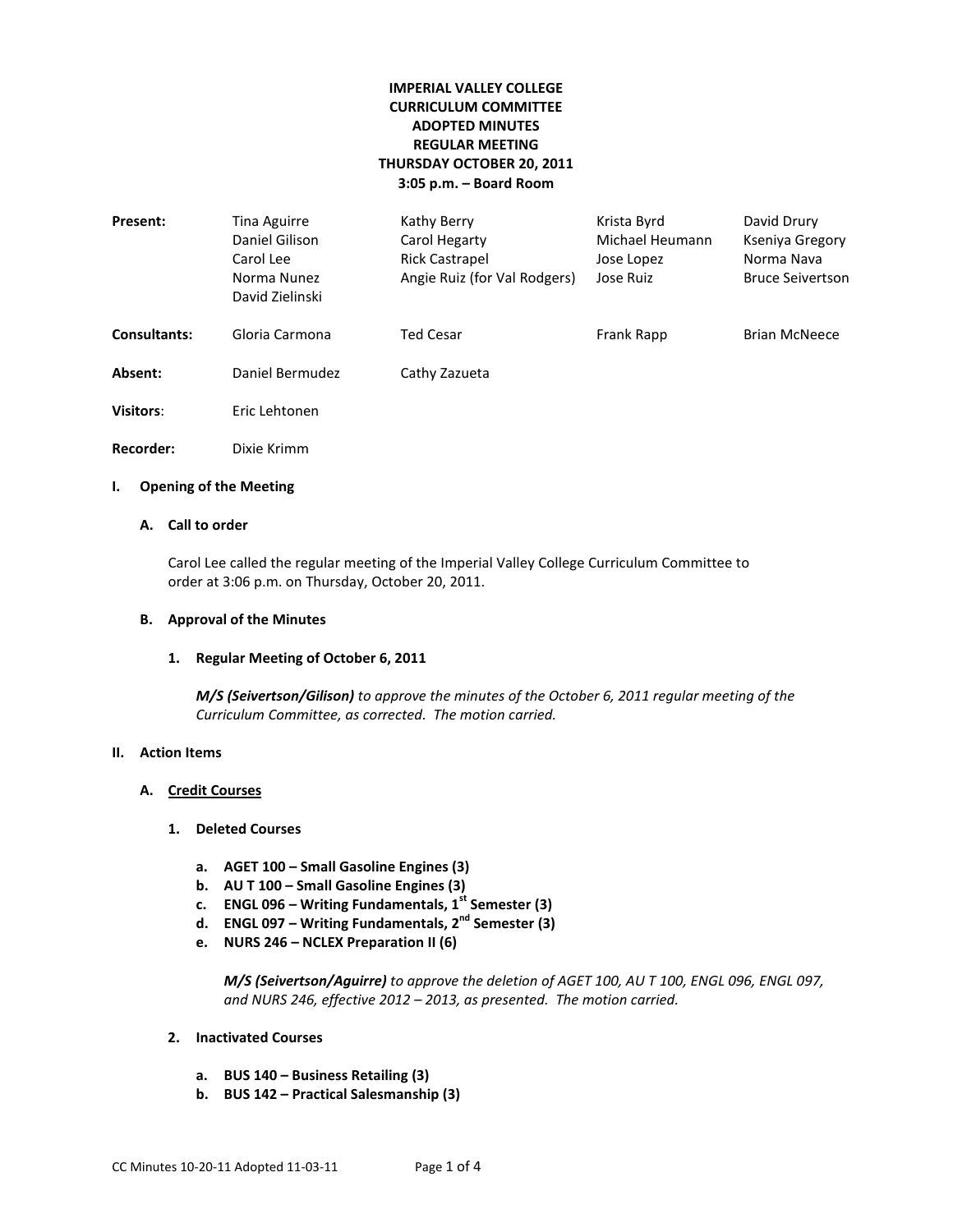*M/S (Aguirre/Drury) to approve the inactivation of BUS 140 and Bus 142, for no more than 3 years, effective with the 2012 – 2013 AY, as presented. The motion carried.*

The reason for inactivating these courses was questioned. It was explained that the department would like time to consider offering them later.

### **3. Revised Courses**

- **a. AU T 110 – Engine Technology (3)**
- **b. AU T 160 – Engine Performance Tune-Up (3)**
- **c. CIS 149 – Photoshop (3)**
- **d. HIST 110 – Early Western Civilization (3)**
- **e. HIST 111 – Modern Western Civilization (3)**
- **f. HIST 280 – Research Topics in History (3)**
- **g. MUS 200 – History & Literature of Music I (3)**
- **h. MUS 210 – Intermediate Musicianship I (2)**
- **i. MUS 212 – Intermediate Musicianship II (2)**
- **j. MUS 250 – Intermediate Voice I (1)**
- **k. MUS 252 – Intermediate Voice II (1)**
- **l. NURS 110 – Nursing Process I (4.5)**
- **m. NURS 111 – Nursing Skills Laboratory I (1.5)**
- **n. SOC 101 – Introductory Sociology (3)**
- **o. SOC 102 – Contemporary Social Problems (3)**
- **p. SOC 110 – Marriage and the Family (3)**
- **q. SOC 150 – Sociology of Minority Groups**
- **r. SOC 206 – Social Psychology (3)**

*M/S (Drury/Heumann) to approve the addition/revision of SLO's and/or assignments and/or update to textbooks, AUT 110, AU T 160, CIS 149, HIST 110, HIST 111, HIST 280, MUS 200, MUS 210, MUS 212, MUS 250, MUS 252, NURS 110, NURS 111, SOC 101, SOC 102, SOC 110, SOC 150 and SOC 206, effective 2011 - 2012, as presented. The motion carried.*

#### **s. ART 280 – Career Preparation in the Visual Arts (3)**

*M/S (Seivertson/Drury) to approve the revision of the SAM code (from E to D), addition of SLO's and assignments, and update of textbooks for ART 280, effective 2012 - 2013, as presented. The motion carried.*

### **t. AU T 220 – Mechanical Automatic Transmissions (4)**

*M/S (Lopez/Nunez) to approve the revision of the SAM code (from D to C), addition of SLO's and assignments, and update of textbooks for AU T 220, effective 2012 - 2013, as presented. The motion carried.*

#### **4. New Courses**

- **a. ENGL 008 – Basic English Composition I (4)**
- **b. ENGL 009 – Basic English Composition II (4)**
- **c. ENGL 018 – Reading I: Basic Development (4)**
- **d. ENGL 019 – Reading II: Intermediate Development (4)**

*M/S (Heumann/Castrapel) to approve the addition of ENGL 008, 009, 018, and 019, to the credit curriculum, effective 2012 - 2013, as presented. The motion carried.*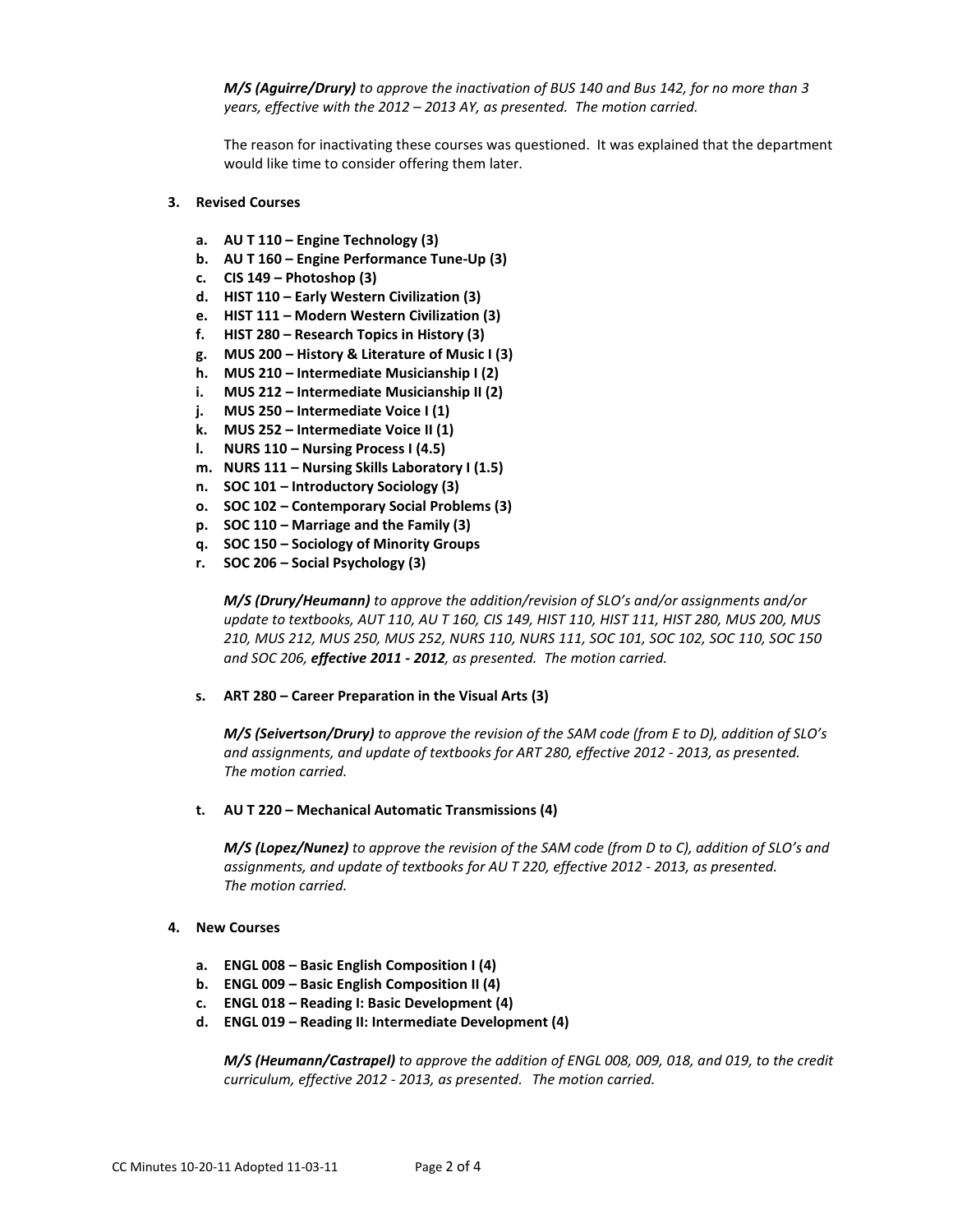### **B. Non Credit Courses**

### **1. Deleted Courses**

- **a. ART 800 – Interior Design**
- **b. BUS 821 – Managing Employee Performance**

*M/S (Aguirre/Hegarty) to approve the deletion of ART 800 and BUS 821, effective 2012 – 2013, as corrected. The motion carried.*

Angie Ruiz requested that the deletion of BUS 821 be pulled from the agenda; she would like to resubmit this course as an inactivation.

## **2. Inactivated Courses**

- **a. BUS 800 – Personal Improvement**
- **b. BUS 801 – Customer Service for Retailing**
- **c. BUS 802 – Sales Transactions**
- **d. BUS 803 – Sales Calculations**
- **e. BUS 804 – Computer Basics**
- **f. BUS 820 – Fundamentals of Supervision**
- **g. BUS 822 – Enhancing Employee Performance**
- **h. BUS 823 – Harassment & Discrimination Prevention**
- **i. BUS 824 – Business Communication**
- **j. BUS 830 – Entrepreneurial Academy**
- **k. BUS 835 – Making Financial Decisions**

*M/S (Aguirre/Drury) to approve the inactivation of BUS 800, 801, 802, 803, 804, 820, 822, 823, 824, 830, and 835, for no more than 3 years, effective with the 2012 – 2013 AY, as presented. The motion carried.*

#### **3. Revised Courses**

**a. BUS 805 – Computers for ESL Students**

*M/S (Aguirre/Drury) to approve the addition/revision of SLO's and/or assignments and/or update to textbooks for BUS 805, effective 2011 - 2012, as presented. The motion carried.*

#### **III. Discussion Items**

#### **1. WE Variable Unit Courses – to address 320 reporting issue**

Committee updated on how to address variable unit courses regarding 320 reporting issues. It was explained that the issue could be resolved by scheduling the unit value at the section level. The Business Department would indicate the unit value at the time the course is entered into the system.

### **2. Review of Accreditation Report of New Programs and Certificates (Kathy Berry)**

Kathy Berry reviewed sections of the Accreditation report; she explained that non-credit courses that are not being offered needed to be deleted or inactivated so that they would not show as active courses in our inventory. Kathy referenced item #5 in the report and asked the committee to provide feedback on the new programs/courses from the divisions before the next curriculum meeting.